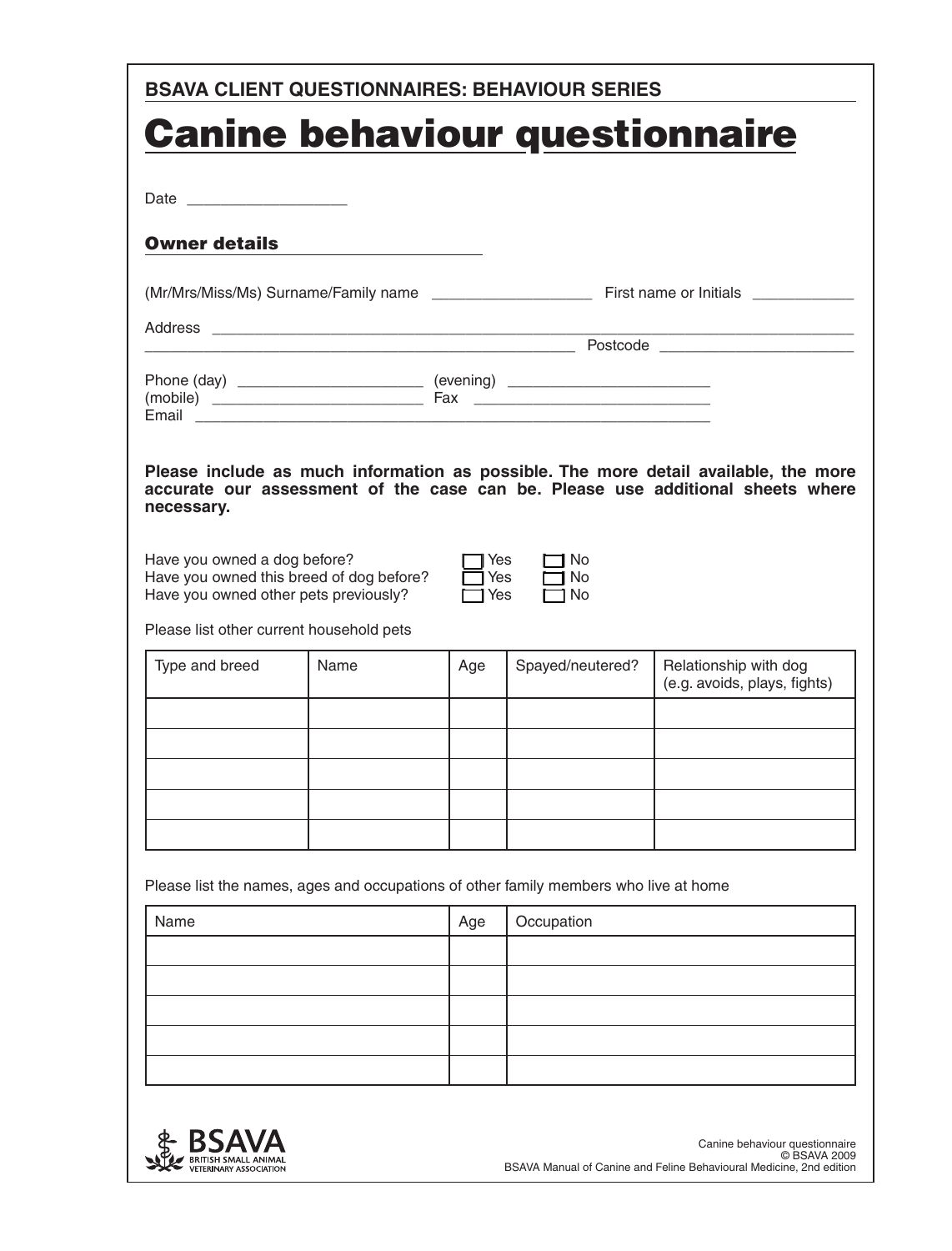| <b>BSAVA CLIENT QUESTIONNAIRES: BEHAVIOUR SERIES</b>                                                                                                                                                                                                                                                |                    |  |  |  |  |
|-----------------------------------------------------------------------------------------------------------------------------------------------------------------------------------------------------------------------------------------------------------------------------------------------------|--------------------|--|--|--|--|
| <b>Patient details</b>                                                                                                                                                                                                                                                                              |                    |  |  |  |  |
|                                                                                                                                                                                                                                                                                                     | Breed              |  |  |  |  |
| $\Box$ Female<br>Male neutered<br>Sex<br>$\lnot$ Male                                                                                                                                                                                                                                               | Female spayed      |  |  |  |  |
|                                                                                                                                                                                                                                                                                                     |                    |  |  |  |  |
|                                                                                                                                                                                                                                                                                                     |                    |  |  |  |  |
| Reason(s) for obtaining this dog                                                                                                                                                                                                                                                                    |                    |  |  |  |  |
|                                                                                                                                                                                                                                                                                                     |                    |  |  |  |  |
| Has the dog ever been used for breeding?<br>If yes, at what age? ____________<br>How would you describe your dog's personality?                                                                                                                                                                     | $\Box$ Yes<br>∩ No |  |  |  |  |
| Do you consider your dog to be:<br>Aggressive? (growling, snarling, snapping, nipping or biting in any circumstances)<br>Destructive? Hyperactive/restless? Disobedient?<br>Housetrained?<br>Nervous?<br>Excitable?<br>Noisy/excessive vocalization?<br>Depressed?<br>Demanding attention? Playful? |                    |  |  |  |  |
| <b>Medical history</b><br>A                                                                                                                                                                                                                                                                         |                    |  |  |  |  |
| Please give a brief medical history, especially recurrent problems and treatment.<br>1.<br>Use an extra sheet if necessary                                                                                                                                                                          |                    |  |  |  |  |
|                                                                                                                                                                                                                                                                                                     |                    |  |  |  |  |
| Vaccination status<br>2.                                                                                                                                                                                                                                                                            |                    |  |  |  |  |
| 3.<br>Date last wormed                                                                                                                                                                                                                                                                              |                    |  |  |  |  |
| Is your dog currently on any regular medications (such as allergy medication, heartworm treatment,<br>4.<br>herbal or homeopathic remedies)?                                                                                                                                                        |                    |  |  |  |  |
| Drug/remedy                                                                                                                                                                                                                                                                                         | Dose               |  |  |  |  |
|                                                                                                                                                                                                                                                                                                     |                    |  |  |  |  |
|                                                                                                                                                                                                                                                                                                     |                    |  |  |  |  |
|                                                                                                                                                                                                                                                                                                     |                    |  |  |  |  |
|                                                                                                                                                                                                                                                                                                     |                    |  |  |  |  |
|                                                                                                                                                                                                                                                                                                     |                    |  |  |  |  |

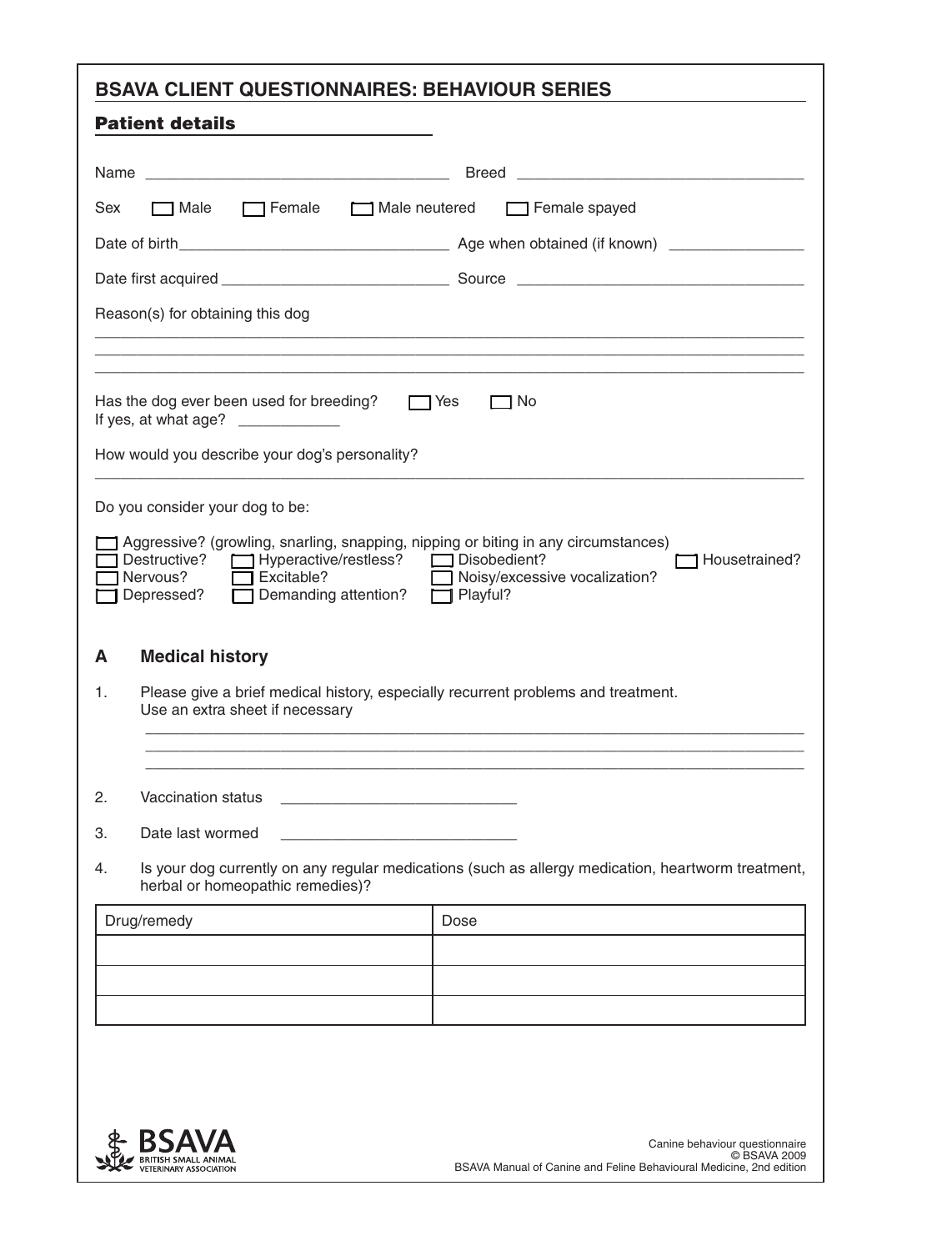# **BSAVA CLIENT QUESTIONNAIRES: BEHAVIOUR SERIES**

5. Has your dog been on medication for his/her behaviour in the past? If yes, please list name and dosage (include herbals and homeopathics)

| Drug/remedy | Dose |
|-------------|------|
|             |      |
|             |      |
|             |      |

#### 6. Is your dog on any medication for his/her behaviour now? If yes, please list name and dosage (include herbals and homeopathics)

| Drug/remedy | Dose |
|-------------|------|
|             |      |
|             |      |
|             |      |

## **B Early history**

1. Please give details of the dog's early life, if known, including litter size, age of weaning, age when obtained, whether raised outside or indoors, if orphan or stray, whether hand-reared, etc.

\_\_\_\_\_\_\_\_\_\_\_\_\_\_\_\_\_\_\_\_\_\_\_\_\_\_\_\_\_\_\_\_\_\_\_\_\_\_\_\_\_\_\_\_\_\_\_\_\_\_\_\_\_\_\_\_\_\_\_\_\_\_\_\_\_\_\_\_\_\_\_\_\_\_\_\_\_\_ \_\_\_\_\_\_\_\_\_\_\_\_\_\_\_\_\_\_\_\_\_\_\_\_\_\_\_\_\_\_\_\_\_\_\_\_\_\_\_\_\_\_\_\_\_\_\_\_\_\_\_\_\_\_\_\_\_\_\_\_\_\_\_\_\_\_\_\_\_\_\_\_\_\_\_\_\_\_ \_\_\_\_\_\_\_\_\_\_\_\_\_\_\_\_\_\_\_\_\_\_\_\_\_\_\_\_\_\_\_\_\_\_\_\_\_\_\_\_\_\_\_\_\_\_\_\_\_\_\_\_\_\_\_\_\_\_\_\_\_\_\_\_\_\_\_\_\_\_\_\_\_\_\_\_\_\_

\_\_\_\_\_\_\_\_\_\_\_\_\_\_\_\_\_\_\_\_\_\_\_\_\_\_\_\_\_\_\_\_\_\_\_\_\_\_\_\_\_\_\_\_\_\_\_\_\_\_\_\_\_\_\_\_\_\_\_\_\_\_\_\_\_\_\_\_\_\_\_\_\_\_\_\_\_\_

\_\_\_\_\_\_\_\_\_\_\_\_\_\_\_\_\_\_\_\_\_\_\_\_\_\_\_\_\_\_\_\_\_\_\_\_\_\_\_\_\_\_\_\_\_\_\_\_\_\_\_\_\_\_\_\_\_\_\_\_\_\_\_\_\_\_\_\_\_\_\_\_\_\_\_\_\_\_

2. How much interaction did the puppy have with people in the first year of his/her life?

3. What method of housetraining was used? \_\_\_\_\_\_\_\_\_\_\_\_\_\_\_\_\_\_\_\_\_\_\_\_\_\_\_\_\_\_\_\_\_\_\_\_\_\_\_\_\_\_\_\_\_

4. How did you react to any mistakes during housetraining?

5. Did your puppy attend puppy 'parties' or classes? If so, please give details\_\_\_\_\_\_

### **C Training and obedience**

BRITISH SMALL ANIMAL<br>VETERINARY ASSOCIATION

1. Has your dog ever attended training classes? TWES FINO

2. If Yes, please give details (when, where, age of dog, who took it to the class) \_\_\_\_\_\_\_\_\_\_\_\_\_\_\_\_\_\_\_\_\_\_\_\_\_\_\_\_\_\_\_\_\_\_\_\_\_\_\_\_\_\_\_\_\_\_\_\_\_\_\_\_\_\_\_\_\_\_\_\_\_\_\_\_\_\_\_\_\_\_\_\_\_\_\_\_\_\_

3. What types of training techniques were used in the class? \_\_\_\_\_\_\_\_\_\_\_\_\_\_\_\_\_\_\_\_\_\_\_\_\_\_\_\_\_\_\_\_\_\_\_\_\_\_\_\_\_\_\_\_\_\_\_\_\_\_\_\_\_\_\_\_\_\_\_\_\_\_\_\_\_\_\_\_\_\_\_\_\_\_\_\_\_\_

4. What training methods have you used? \_\_\_\_\_\_\_\_\_\_\_\_\_\_\_\_\_\_\_\_\_\_\_\_\_\_\_\_\_\_\_\_\_\_\_\_\_\_\_\_\_\_\_\_\_\_\_ \_\_\_\_\_\_\_\_\_\_\_\_\_\_\_\_\_\_\_\_\_\_\_\_\_\_\_\_\_\_\_\_\_\_\_\_\_\_\_\_\_\_\_\_\_\_\_\_\_\_\_\_\_\_\_\_\_\_\_\_\_\_\_\_\_\_\_\_\_\_\_\_\_\_\_\_\_\_

| How well did your dog do in the class? | □ Very well<br>$\Box$ Poor | <b>□ Average</b><br>$\Box$ Was asked to leave |  |
|----------------------------------------|----------------------------|-----------------------------------------------|--|
| If asked to leave, please say why      |                            |                                               |  |
|                                        |                            |                                               |  |

Canine behaviour questionnaire © BSAVA 2009 BSAVA Manual of Canine and Feline Behavioural Medicine, 2nd edition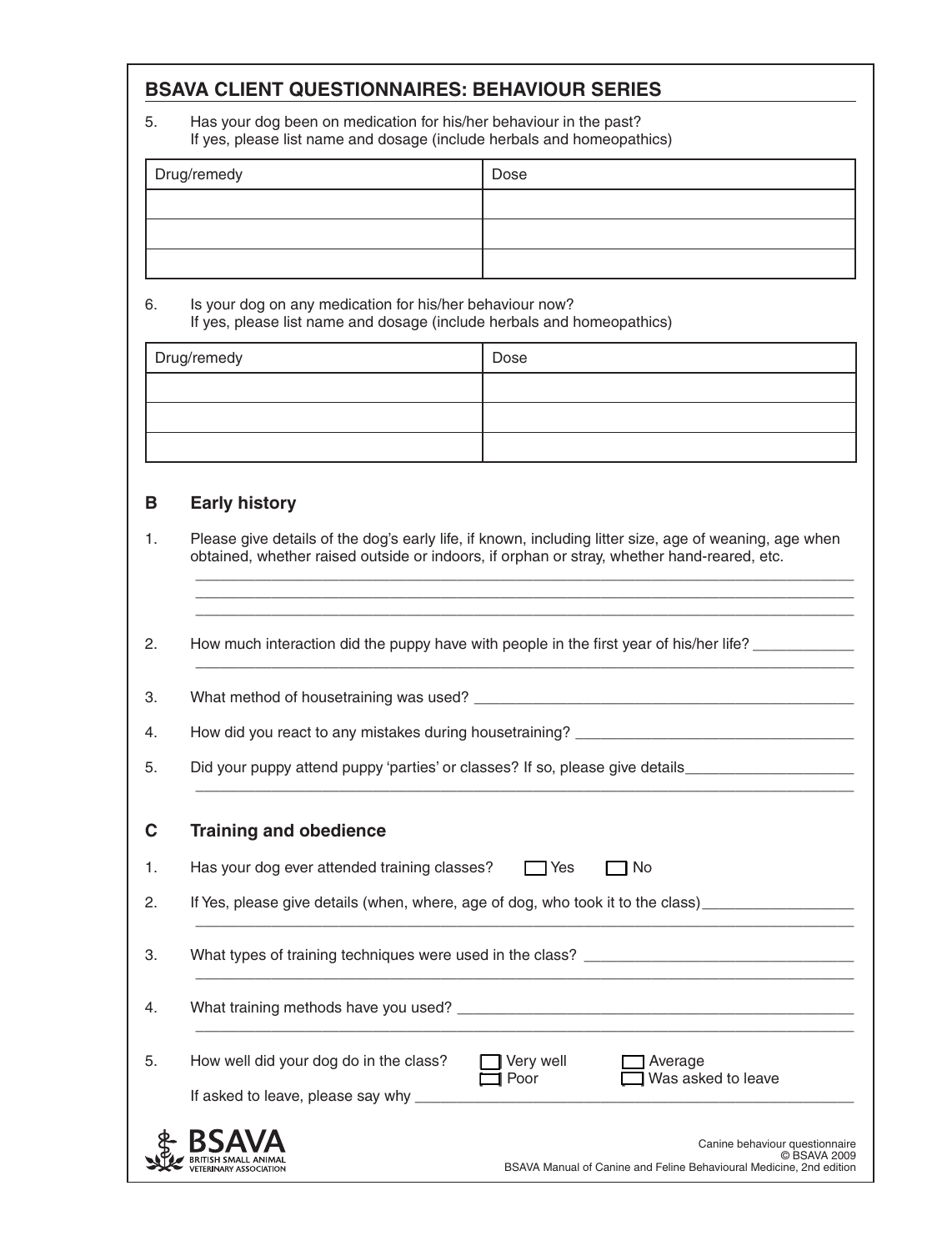|     | <b>BSAVA CLIENT QUESTIONNAIRES: BEHAVIOUR SERIES</b>                                                                                                         |
|-----|--------------------------------------------------------------------------------------------------------------------------------------------------------------|
| 6.  | Do you think your dog is Good, Average or Poor at learning? □ Good □ Average □ Poor                                                                          |
| 7.  | What tasks will the dog reliably perform for you on command?<br>Stay Down Fetch Other ______________________<br>$\lceil \quad \rceil$ Sit                    |
| 8.  |                                                                                                                                                              |
| 9.  | Does your dog pull when on the lead?<br>These<br>$\Box$ No                                                                                                   |
| 10. | Is your dog more obedient in some places than in others? $\Box$ Yes<br>$\Box$ No                                                                             |
| 11. | Is your dog more obedient with some people than with others? $\Box$ Yes<br>$\Box$ No                                                                         |
| 12. | How do you correct your dog when he/she misbehaves?_____________________________                                                                             |
| D   | Diet and feeding                                                                                                                                             |
| 1.  |                                                                                                                                                              |
| 2.  |                                                                                                                                                              |
| 3.  |                                                                                                                                                              |
| 4.  | If there is more than one dog in the home, how many food bowls are provided?                                                                                 |
| 5.  |                                                                                                                                                              |
| 6.  | Is the dog protective (stiffening, growling, snapping or biting) around the food? $\Box$ Yes $\Box$ No                                                       |
| 7.  | Is his/her appetite Good or Poor? [ Good   Poor                                                                                                              |
| 8.  | Does your dog eat Quickly or Slowly?<br><u> Ouickly</u> and Slowly                                                                                           |
| 9.  |                                                                                                                                                              |
| 10. | Do you have to be present for him/her to eat? Wes I No                                                                                                       |
| 11. |                                                                                                                                                              |
| 12. | Do you add supplements or titbits to the diet? $\Box$ Yes $\Box$ No                                                                                          |
| 13. |                                                                                                                                                              |
| 14. | Do you consider your dog to be at the correct weight? $\Box$ Yes $\Box$ No                                                                                   |
|     | RSA<br>Canine behaviour questionnaire<br>C BSAVA 2009<br>BSAVA Manual of Canine and Feline Behavioural Medicine, 2nd edition<br><b>ETERINARY ASSOCIATION</b> |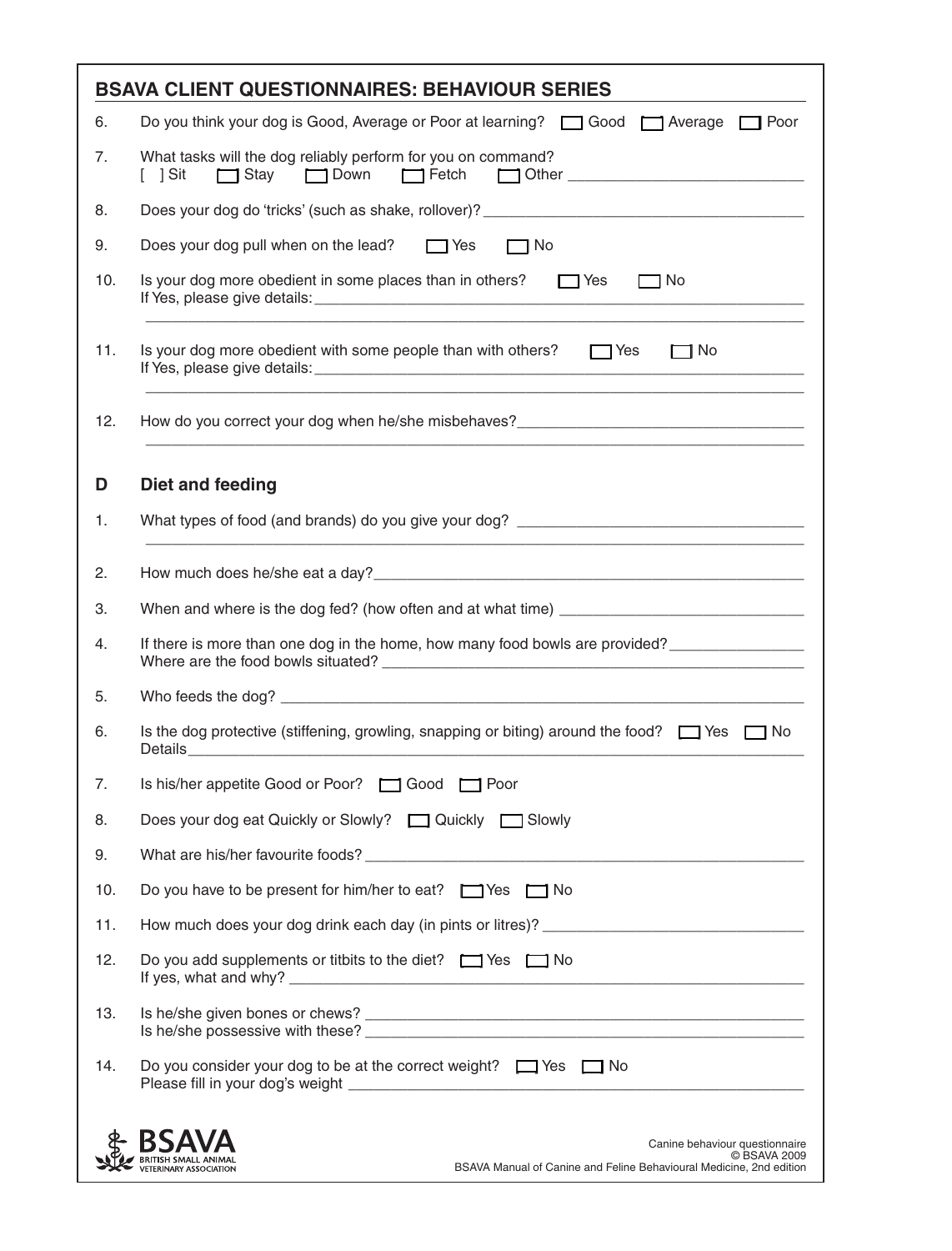## **BSAVA CLIENT QUESTIONNAIRES: BEHAVIOUR SERIES**

## **E Daily activities**

| Where does your dog sleep?                             |
|--------------------------------------------------------|
| If your dog sleeps on the bed, who invites him/her up? |
| When does the dog get up in the morning?               |
|                                                        |

| Does your dog ever wake you at night? Does your dog ever wake you at night? | l No |  |
|-----------------------------------------------------------------------------|------|--|
| If yes, how often and why?                                                  |      |  |

| 5.               | Going outside<br>When does your dog go outside and for how long?                        |
|------------------|-----------------------------------------------------------------------------------------|
| 6.               |                                                                                         |
| 7.               |                                                                                         |
| 8.               | What type of fencing is used to restrain the dog?                                       |
| 9.               | Is your dog keen to explore when on its own?                                            |
| <b>Toileting</b> | 10. Where does your dog tend to go to the toilet? ______________________________        |
| 11.              | Does your dog spot mark with small amounts of urine? $\Box$ Yes<br>No.<br>If so, where? |

12. How often does he/she empty his/her bladder in a day? \_\_\_\_\_\_\_\_\_\_\_\_\_\_\_\_\_\_\_\_\_\_\_\_\_\_\_\_\_\_\_\_\_\_

13. How frequently does he/she empty his/her bowels?\_\_\_\_\_\_\_\_\_\_\_\_\_\_\_\_\_\_\_\_\_\_\_\_\_\_\_\_

#### **Exercise**

14. What sort of exercise (e.g. walking on/off lead, running off lead, agility training) does your dog receive and how much?

| Type | Purpose | Amount | Frequency |
|------|---------|--------|-----------|
|      |         |        |           |
|      |         |        |           |
|      |         |        |           |
|      |         |        |           |
|      |         |        |           |

15. Who takes the dog for exercise?

#### **Play/training**

| 16. | Play/training<br>Is there any specific time devoted to play and/or training on a daily basis? |                                                                     |      | T Yes                          | 1 No         |
|-----|-----------------------------------------------------------------------------------------------|---------------------------------------------------------------------|------|--------------------------------|--------------|
| 17. | Does your dog play games with you or other family members?<br>Details                         |                                                                     | □Yes | ー No                           |              |
| 18  | Who initiates play: people or the pet?                                                        |                                                                     |      |                                |              |
| 19  | What types of toys does your dog play with?                                                   |                                                                     |      |                                |              |
|     | <b>BSAVA</b><br><b>VETERINARY ASSOCIATION</b>                                                 | BSAVA Manual of Canine and Feline Behavioural Medicine, 2nd edition |      | Canine behaviour questionnaire | © BSAVA 2009 |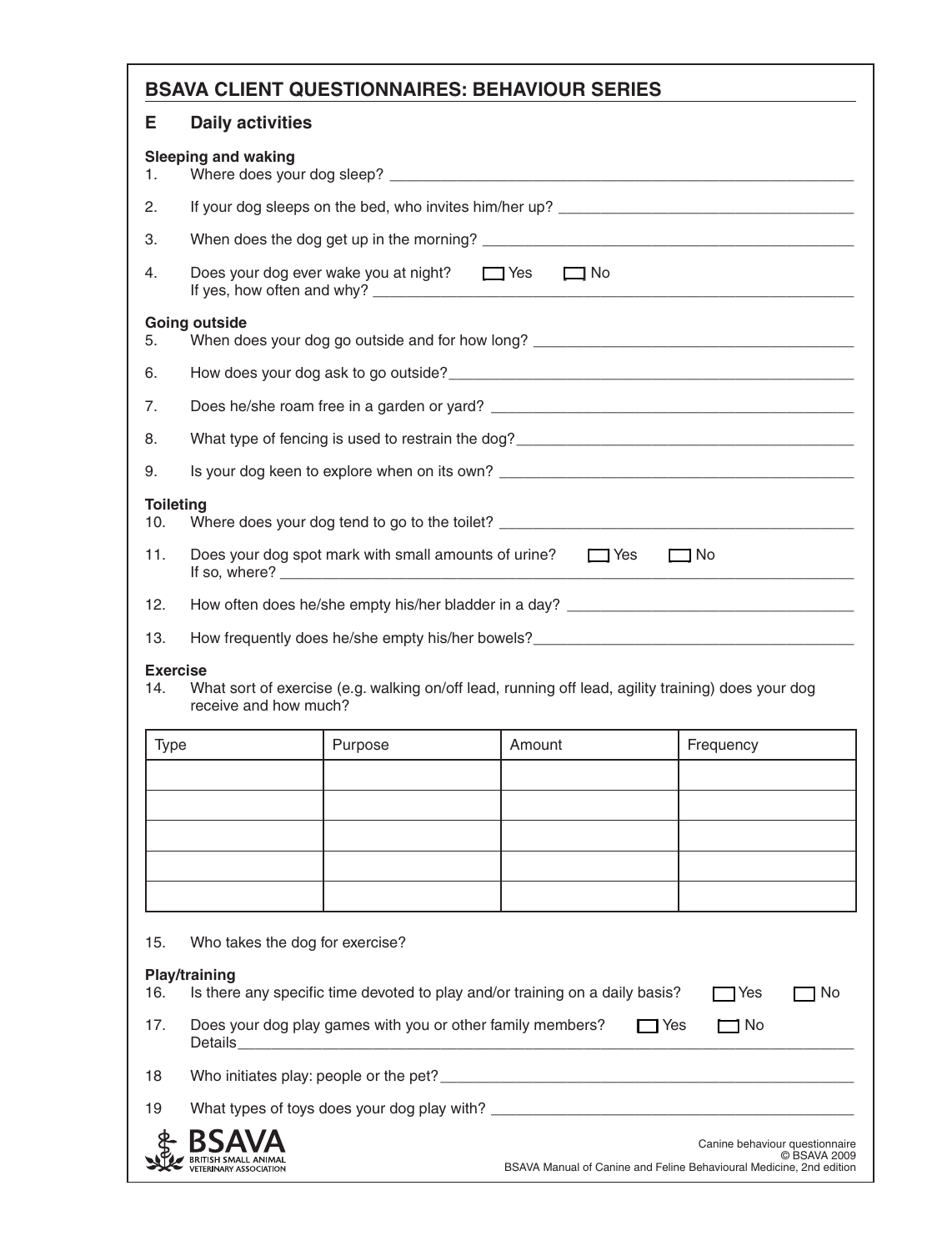|                                                                                                                                                                                                                                                                                                                                                                                | <b>BSAVA CLIENT QUESTIONNAIRES: BEHAVIOUR SERIES</b>                                                                                                                 |                         |                       |           |                            |
|--------------------------------------------------------------------------------------------------------------------------------------------------------------------------------------------------------------------------------------------------------------------------------------------------------------------------------------------------------------------------------|----------------------------------------------------------------------------------------------------------------------------------------------------------------------|-------------------------|-----------------------|-----------|----------------------------|
| 20.                                                                                                                                                                                                                                                                                                                                                                            | 'Home alone'                                                                                                                                                         |                         |                       |           |                            |
| 21.                                                                                                                                                                                                                                                                                                                                                                            | Where does the dog stay during the day when no one is home?                                                                                                          |                         |                       |           |                            |
| 22.                                                                                                                                                                                                                                                                                                                                                                            | What does he/she do as you prepare to depart? ___________________________________                                                                                    |                         |                       |           |                            |
| 23.                                                                                                                                                                                                                                                                                                                                                                            | Does your dog ever bark or whine when you leave?<br>T Yes                                                                                                            |                         |                       | $\Box$ No |                            |
| 24.                                                                                                                                                                                                                                                                                                                                                                            | Does your dog ever [ ] vocalize, [ ] toilet, or [ ] engage in destructive behaviour while you are<br>gone?                                                           |                         |                       |           |                            |
| 25.                                                                                                                                                                                                                                                                                                                                                                            | Typically, how long is your dog alone without people on any given day? ____________________________                                                                  |                         |                       |           |                            |
| 26.                                                                                                                                                                                                                                                                                                                                                                            |                                                                                                                                                                      |                         |                       |           |                            |
| 27.                                                                                                                                                                                                                                                                                                                                                                            | <b>Family routine</b>                                                                                                                                                |                         |                       |           |                            |
| 28.                                                                                                                                                                                                                                                                                                                                                                            | Has there been a change in your household routine (e.g. new work hours, new baby, moving,<br>new roommate or visitors, boarding, diet change)?<br>These<br>$\Box$ No |                         |                       |           |                            |
|                                                                                                                                                                                                                                                                                                                                                                                | <b>Favourite things</b><br>Please list 5 things your dog enjoys most; these may be foods, toys or activities                                                         |                         |                       |           |                            |
| F                                                                                                                                                                                                                                                                                                                                                                              | Interaction with family members                                                                                                                                      |                         |                       |           |                            |
| 1.                                                                                                                                                                                                                                                                                                                                                                             | The home environment                                                                                                                                                 |                         |                       |           |                            |
| 2.                                                                                                                                                                                                                                                                                                                                                                             | What areas of the house does your dog have access to? ___________________________                                                                                    |                         |                       |           |                            |
| 3.                                                                                                                                                                                                                                                                                                                                                                             |                                                                                                                                                                      |                         |                       |           |                            |
| 4.                                                                                                                                                                                                                                                                                                                                                                             |                                                                                                                                                                      |                         |                       |           |                            |
| Reaction to handling by family members<br>Is there aggression in the following circumstances? This can include growling, snarling (showing<br>5.<br>teeth), lunging, nipping, snapping or biting. Please fill in the chart: (Y=Yes, N=No, N/A=doesn't<br>apply). If biting has occurred in any of these circumstances, please describe the wound (tear,<br>puncture, bruising) |                                                                                                                                                                      |                         |                       |           |                            |
|                                                                                                                                                                                                                                                                                                                                                                                |                                                                                                                                                                      | Adult owner<br>(female) | Adult owner<br>(male) | Children  | Any specific<br>individual |
|                                                                                                                                                                                                                                                                                                                                                                                | Handling/grooming                                                                                                                                                    |                         |                       |           |                            |
| Petting or hugging                                                                                                                                                                                                                                                                                                                                                             |                                                                                                                                                                      |                         |                       |           |                            |
| Disturbed when resting                                                                                                                                                                                                                                                                                                                                                         |                                                                                                                                                                      |                         |                       |           |                            |
| Discipling                                                                                                                                                                                                                                                                                                                                                                     |                                                                                                                                                                      |                         |                       |           |                            |
|                                                                                                                                                                                                                                                                                                                                                                                | Walking on the lead                                                                                                                                                  |                         |                       |           |                            |
|                                                                                                                                                                                                                                                                                                                                                                                | Taking food away                                                                                                                                                     |                         |                       |           |                            |
|                                                                                                                                                                                                                                                                                                                                                                                | Taking other objects                                                                                                                                                 |                         |                       |           |                            |

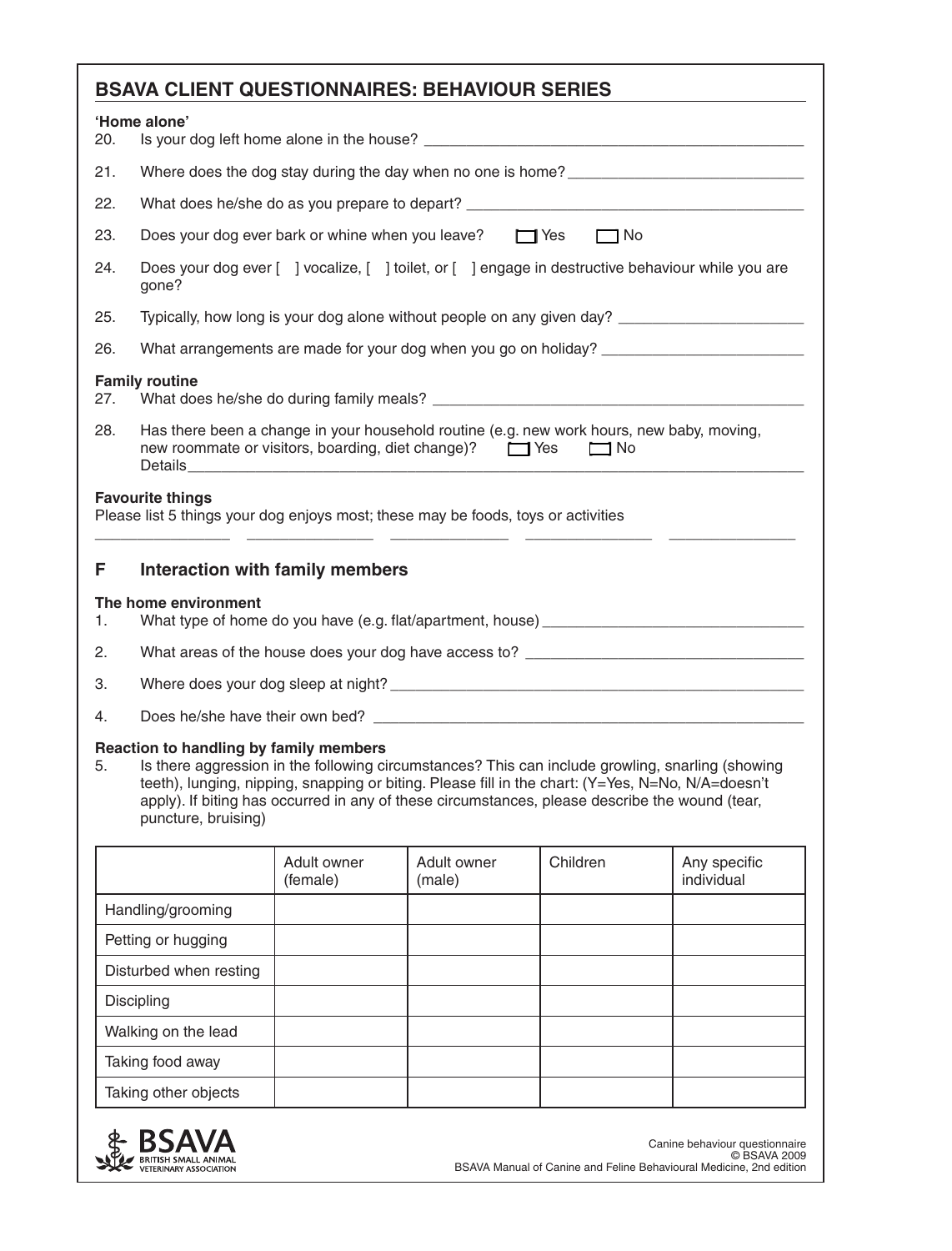# **BSAVA CLIENT QUESTIONNAIRES: BEHAVIOUR SERIES**

#### **G Interaction with others**

#### **Reaction to visitors**

- 1. How does your dog behave when visitors come to the house (e.g. barking, door charging)?
- 2. Is the behaviour different toward familiar and unfamiliar people?  $\Box$  Yes  $\Box$  No If yes, describe  $\_{\_}$

\_\_\_\_\_\_\_\_\_\_\_\_\_\_\_\_\_\_\_\_\_\_\_\_\_\_\_\_\_\_\_\_\_\_\_\_\_\_\_\_\_\_\_\_\_\_\_\_\_\_\_\_\_\_\_\_\_\_\_\_\_\_\_\_\_\_\_\_\_\_\_\_\_\_\_\_\_\_

3. Is the behaviour different toward people outside the house and people inside the house?  $\Box$  Yes  $\Box$  No If yes, describe  $\qquad \qquad \qquad$ 

4. Does your dog display aggression (growling, snarling, snapping or biting) to visitors to your home?  $\Box$  Yes  $\Box$  No If yes, describe  $\frac{1}{2}$ 

5. Has your dog ever bitten or attacked anyone? **[3]** Yes **[3]** No

#### 6. Please fill in details of any regular visitors to the home

| Name (if known) | Purpose | Time & Days | Dog's reaction |
|-----------------|---------|-------------|----------------|
|                 |         |             |                |
|                 |         |             |                |
|                 |         |             |                |
|                 |         |             |                |

#### 7. What is the dog's response to other visitors?

| Frequent visitors | Occasional visitors | Rare visitors |
|-------------------|---------------------|---------------|
|                   |                     |               |
|                   |                     |               |
|                   |                     |               |
|                   |                     |               |

# **Reactions to other people**<br>8. Please describe your

Please describe your dog's reaction to each of the following:

|                   | In the home | Out of the home |
|-------------------|-------------|-----------------|
| Familiar men      |             |                 |
| Familiar women    |             |                 |
| Familiar children |             |                 |
| Unknown men       |             |                 |
| Unknown women     |             |                 |
| Unknown children  |             |                 |
| Familiar dogs     |             |                 |
| Unknown dogs      |             |                 |
| Other animals     |             |                 |
| Crowds/busy areas |             |                 |

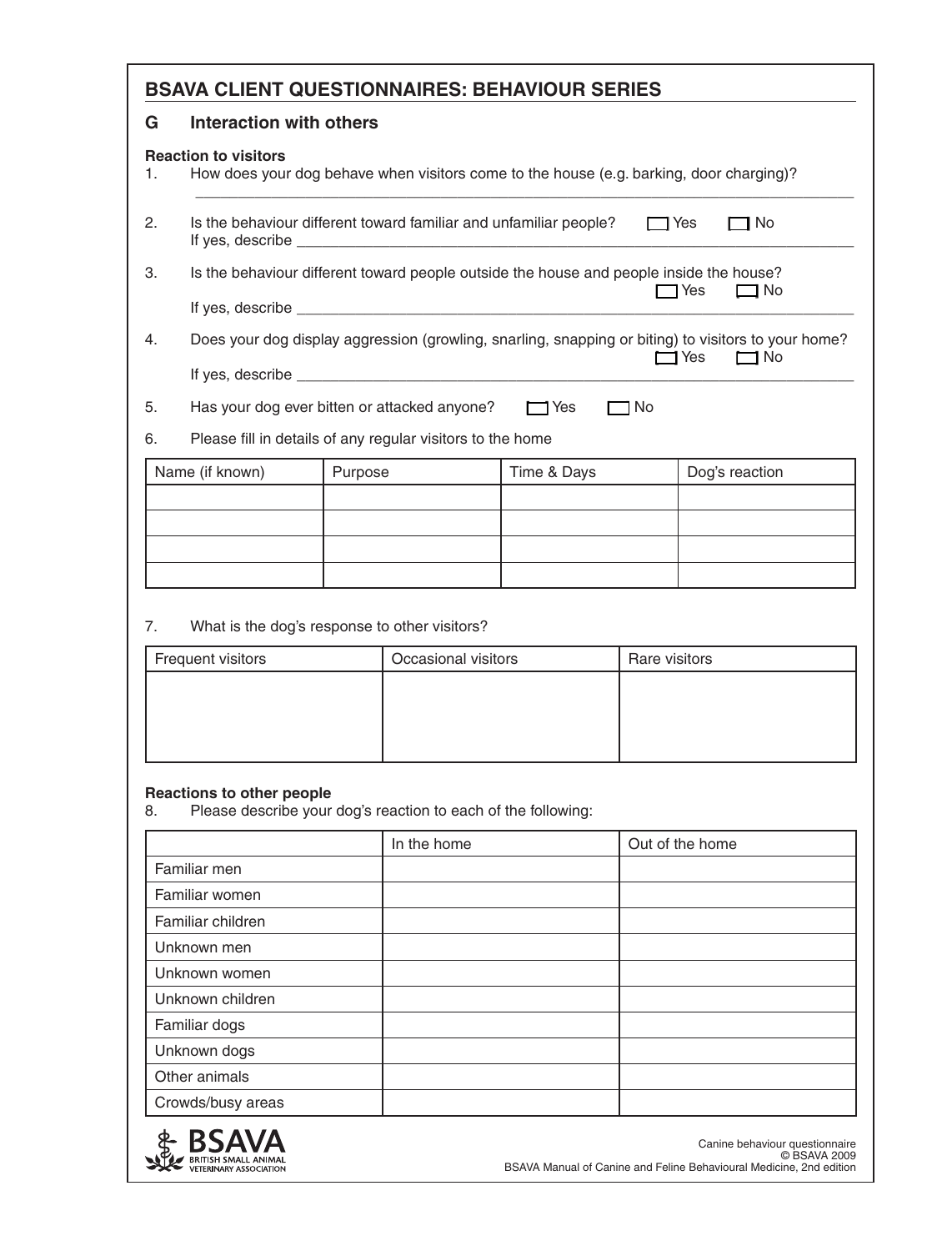|     | <b>BSAVA CLIENT QUESTIONNAIRES: BEHAVIOUR SERIES</b>                                                                                                                                                                             |  |  |  |  |
|-----|----------------------------------------------------------------------------------------------------------------------------------------------------------------------------------------------------------------------------------|--|--|--|--|
| 9.  | <b>Reactions to other animals</b><br>What is the reaction to other dogs when out at exercise?                                                                                                                                    |  |  |  |  |
| 10. | What is the reaction to other animals, e.g. squirrels, unfamiliar cats? ____________________________                                                                                                                             |  |  |  |  |
| н   | <b>Other behaviours</b>                                                                                                                                                                                                          |  |  |  |  |
| 1.  | Does your dog ever show inappropriate mounting or other sexual activity? $\Box$ Yes $\Box$ No                                                                                                                                    |  |  |  |  |
| 2.  | Is your dog ever protective over parts of his/her body (especially ears and feet)? $\Box$ Yes $\Box$ No                                                                                                                          |  |  |  |  |
| 3.  | Does your dog lick or chew on themselves more than you would expect? $\Box$ Yes $\Box$ No                                                                                                                                        |  |  |  |  |
| Ш   | The current problem                                                                                                                                                                                                              |  |  |  |  |
| 1.  | What is the current problem(s) you are having with your dog? Please describe it briefly_________                                                                                                                                 |  |  |  |  |
| 2.  |                                                                                                                                                                                                                                  |  |  |  |  |
| 3.  |                                                                                                                                                                                                                                  |  |  |  |  |
| 4.  |                                                                                                                                                                                                                                  |  |  |  |  |
| 5.  | Where does the problem occur?<br>The second contract of the second contract of the second contract of the second contract of the second contract of the second contract of the second contract of the second contract of the sec |  |  |  |  |
| 6.  |                                                                                                                                                                                                                                  |  |  |  |  |
| 7.  |                                                                                                                                                                                                                                  |  |  |  |  |
| 8.  |                                                                                                                                                                                                                                  |  |  |  |  |
|     |                                                                                                                                                                                                                                  |  |  |  |  |
|     | <b>Aggression</b><br>J                                                                                                                                                                                                           |  |  |  |  |
|     | Please answer the questions below if the problem is aggression:<br>Describe the most recent incident and the setting it occurred in (try to be very precise, as if you                                                           |  |  |  |  |
| 1.  | were drawing a picture):                                                                                                                                                                                                         |  |  |  |  |
|     | Where was the dog? __________<br>a)<br>b)<br>What was everyone doing before the incident? ___________________________________<br>c)<br>What did the dog do?__<br>d)<br>e)                                                        |  |  |  |  |

draw a picture if necessary \_  $\mathcal{L}_\text{max} = \frac{1}{2} \sum_{i=1}^{n} \frac{1}{2} \sum_{i=1}^{n} \frac{1}{2} \sum_{i=1}^{n} \frac{1}{2} \sum_{i=1}^{n} \frac{1}{2} \sum_{i=1}^{n} \frac{1}{2} \sum_{i=1}^{n} \frac{1}{2} \sum_{i=1}^{n} \frac{1}{2} \sum_{i=1}^{n} \frac{1}{2} \sum_{i=1}^{n} \frac{1}{2} \sum_{i=1}^{n} \frac{1}{2} \sum_{i=1}^{n} \frac{1}{2} \sum_{i=1}^{n} \frac{1$ 

 $\frac{1}{2}$  ,  $\frac{1}{2}$  ,  $\frac{1}{2}$  ,  $\frac{1}{2}$  ,  $\frac{1}{2}$  ,  $\frac{1}{2}$  ,  $\frac{1}{2}$  ,  $\frac{1}{2}$  ,  $\frac{1}{2}$  ,  $\frac{1}{2}$  ,  $\frac{1}{2}$  ,  $\frac{1}{2}$  ,  $\frac{1}{2}$  ,  $\frac{1}{2}$  ,  $\frac{1}{2}$  ,  $\frac{1}{2}$  ,  $\frac{1}{2}$  ,  $\frac{1}{2}$  ,  $\frac{1$ 

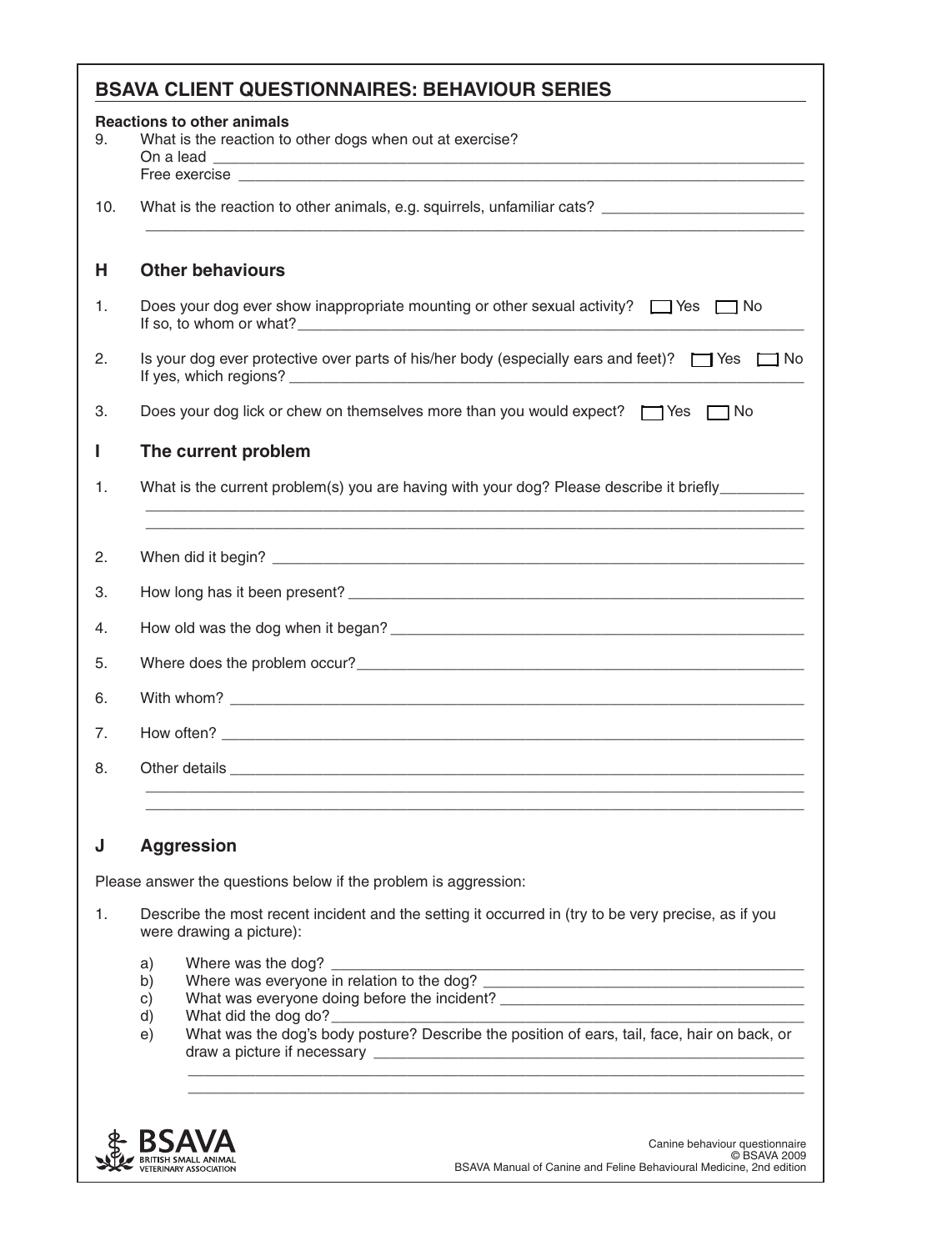|                           | <b>BSAVA CLIENT QUESTIONNAIRES: BEHAVIOUR SERIES</b>                                                                                                                          |  |  |  |
|---------------------------|-------------------------------------------------------------------------------------------------------------------------------------------------------------------------------|--|--|--|
| 2.                        |                                                                                                                                                                               |  |  |  |
| 3.                        |                                                                                                                                                                               |  |  |  |
| 4.                        |                                                                                                                                                                               |  |  |  |
| 5.                        |                                                                                                                                                                               |  |  |  |
| 6.                        | Going back in time, describe the 3 most recent incidents of the behaviour. Please use additional                                                                              |  |  |  |
| 7.                        | How frequently does the problem occur?<br>$\Box$ Times per day<br>$\Box$ Times per week<br>$\Box$ Times per month<br>$\Box$ Times per year                                    |  |  |  |
| 8.                        | When does the problem occur?<br>When left alone?<br>Always<br><b>Usually</b>                                                                                                  |  |  |  |
|                           | Never<br>$\Box$ Rarely<br>When family members are present?<br>Always<br><b>Usually</b><br>Never<br>$\Box$ Rarely                                                              |  |  |  |
| 9.                        | What has been done to correct the problem?<br><u> What has been done to correct the problem?</u>                                                                              |  |  |  |
| 10.                       | Is the problem getting: Setter Superior Worse Superior No change?                                                                                                             |  |  |  |
| 11.                       |                                                                                                                                                                               |  |  |  |
| <b>House soiling</b><br>K |                                                                                                                                                                               |  |  |  |
|                           | If the problem is house soiling, does it take place:<br>When you are not present? $\Box$ Yes<br>l No<br>When someone is home?<br>$\Box$ Yes<br>No                             |  |  |  |
| L                         | <b>Destruction</b>                                                                                                                                                            |  |  |  |
|                           | If the problem is destruction, does it take place:<br>When you are not present?<br>$\Box$ Yes<br>$\Box$ No<br>When you are home? $\Box$ Yes $\Box$ No                         |  |  |  |
| М                         | <b>Other problems</b><br>What other behaviours does your dog engage in that are objectionable to you?                                                                         |  |  |  |
|                           | <u> 1989 - Johann Harry Harry Harry Harry Harry Harry Harry Harry Harry Harry Harry Harry Harry Harry Harry Harry</u>                                                         |  |  |  |
| N                         | You and your dog                                                                                                                                                              |  |  |  |
| 1.                        | How would you describe your relationship with this dog?                                                                                                                       |  |  |  |
|                           | Canine behaviour questionnaire<br>C BSAVA 2009<br><b>RITISH SMALL ANIMAL</b><br>BSAVA Manual of Canine and Feline Behavioural Medicine, 2nd edition<br>/ETERINARY ASSOCIATION |  |  |  |